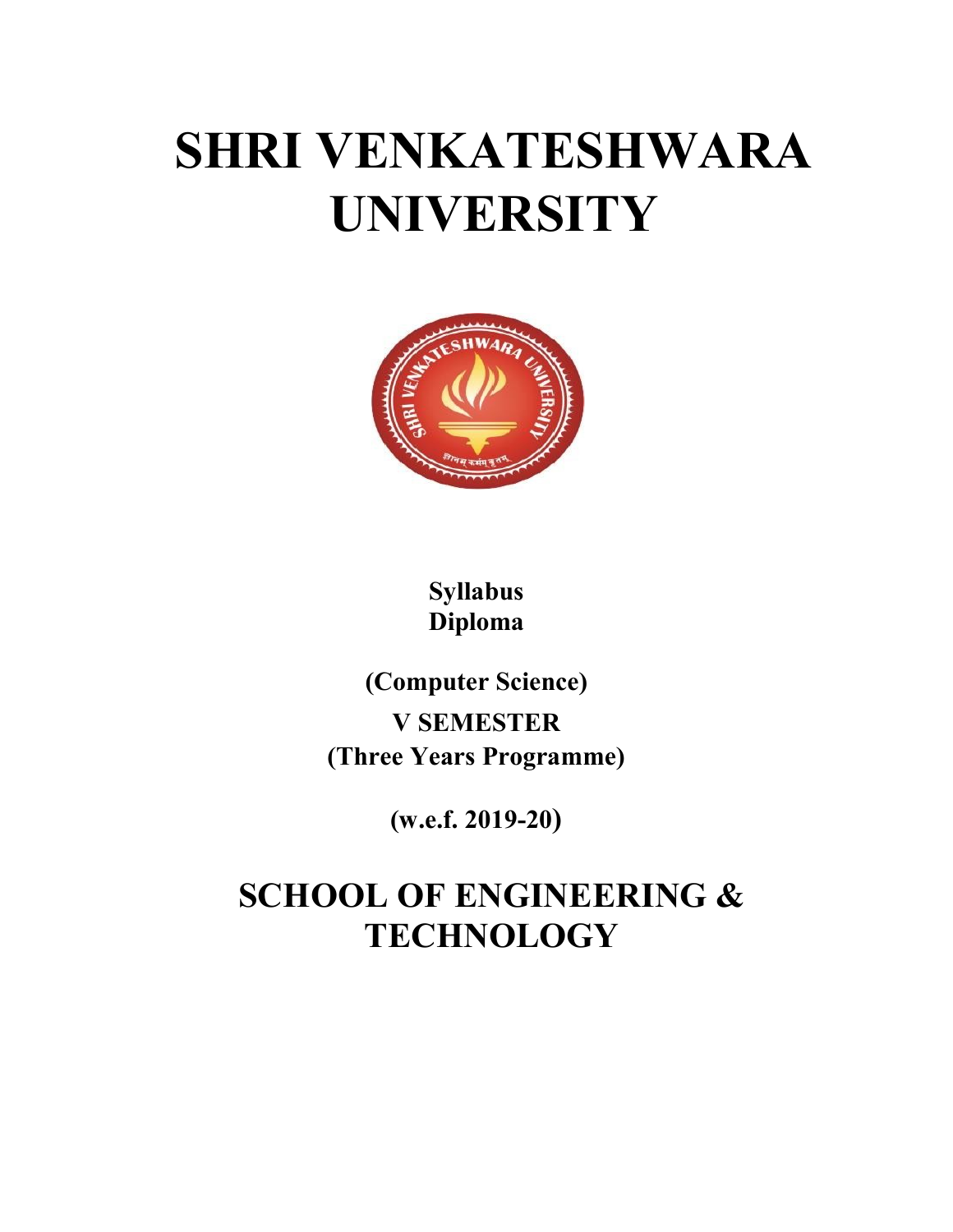| <b>Computer Science</b><br><b>V SEMESTE</b> |                                |                                               |                       |                       |                  |                                            |                          |                    |                 |                     |     |              |                         |
|---------------------------------------------|--------------------------------|-----------------------------------------------|-----------------------|-----------------------|------------------|--------------------------------------------|--------------------------|--------------------|-----------------|---------------------|-----|--------------|-------------------------|
| ${\cal S}l$                                 | <b>Subject</b>                 |                                               |                       | <b>Periods</b>        |                  |                                            | <b>Evaluation Scheme</b> |                    |                 | <b>End Semester</b> |     |              |                         |
| $\boldsymbol{N}$<br>0.                      | <b>Subject</b><br><b>Codes</b> |                                               | L                     | $\boldsymbol{T}$      | $\boldsymbol{P}$ | C T                                        | TA                       | <b>Total</b>       | PS              | TE                  | P E | <b>Total</b> | <b>Credit</b>           |
| $\boldsymbol{I}$                            | $PCS - 501$                    | <b>Mobile Computing</b>                       | $\overline{3}$        | $\theta$              | $\vert 0 \vert$  | 20                                         | 10                       | 30                 |                 | 70                  |     | 100          | $\mathfrak{z}$          |
| $\overline{2}$                              | <b>PCS-502</b>                 | <b>Information Security</b>                   | $\overline{3}$        | $\theta$              | $\vert_0$        | 20                                         | 10                       | 30                 |                 | 70                  |     | <i>100</i>   | $\mathfrak{Z}$          |
| $\mathfrak{z}$                              | <b>PCS-503</b>                 | <b>Internet of Things</b>                     | $\overline{2}$        | $\vert$               | $\overline{0}$   | 20                                         | <i>10</i>                | 30                 |                 | 70                  |     | 100          | $\mathfrak{z}$          |
| $\overline{4}$                              | $PCS - 504$                    | Introduction to<br>e-Governance               |                       | $\mathbf{I}$          | $\Omega$         | 20                                         | <i>10</i>                | 30                 |                 | 70                  |     | 100          | $\mathfrak{z}$          |
| $\overline{5}$                              | <b>POE - 051</b>               | <b>Operations Research</b>                    | $\overline{3}$        | $\theta$              | $\theta$         | 20                                         | 10 <sup>°</sup>          | 30                 |                 | 70                  |     | 100          | $\overline{\mathbf{3}}$ |
| $\boldsymbol{\delta}$                       | <b>PCS-511</b>                 | Mobile Computing Lab <sup>0</sup>             |                       | $\theta$              | $\vert$ 2        |                                            |                          |                    | 10              |                     | 15  | 25           | $\boldsymbol{l}$        |
| $\overline{7}$                              | $PCS - 512$                    | Information<br>Security Lab                   | $\overline{\Omega}$   | $\theta$              | $\overline{2}$   |                                            |                          |                    | 10              |                     | 15  | 25           | $\boldsymbol{l}$        |
| $\delta$                                    | <b>PCS-513</b>                 | Summer Intern-<br>$ship-II$                   | $\theta$              | $\theta$              | $\theta$         |                                            |                          |                    | 50              |                     |     | 50           | $\overline{\mathbf{3}}$ |
| 9                                           | <b>PCS-514</b>                 | Project Phase-I                               | $\boldsymbol{\theta}$ | $\boldsymbol{\theta}$ | $\boldsymbol{4}$ |                                            |                          |                    | $\overline{50}$ |                     | 50  | 100          | $\overline{2}$          |
|                                             |                                |                                               |                       |                       |                  |                                            |                          |                    |                 |                     |     | 700          | 22                      |
|                                             |                                | Summer Internship-II (6 weeks) after IVth Sem |                       |                       |                  |                                            |                          |                    |                 |                     |     |              |                         |
|                                             | Course Code                    |                                               |                       |                       |                  | PCS-501                                    |                          |                    |                 |                     |     |              |                         |
|                                             | Course Title                   |                                               |                       |                       |                  | Mobile Computing                           |                          |                    |                 |                     |     |              |                         |
|                                             |                                | Number of Credits                             |                       |                       |                  | $\overline{4}$                             |                          | (L: 3, T: 0, P: 2) |                 |                     |     |              |                         |
|                                             | Prerequisites                  |                                               |                       |                       |                  | COPC203, COPC204, COPC208                  |                          |                    |                 |                     |     |              |                         |
|                                             |                                | Course Category                               |                       |                       |                  | $\ensuremath{\mathop{\mathrm{PE}}}\xspace$ |                          |                    |                 |                     |     |              |                         |

Course Learning Objectives:

To teaches how to build mobile apps for Android. Students are expected to work on a project as part of the course.

Course Content:

UNIT 1:

A brief history of Mobile, Types of mobile phone generations, The Mobile Ecosystem, Types of Mobile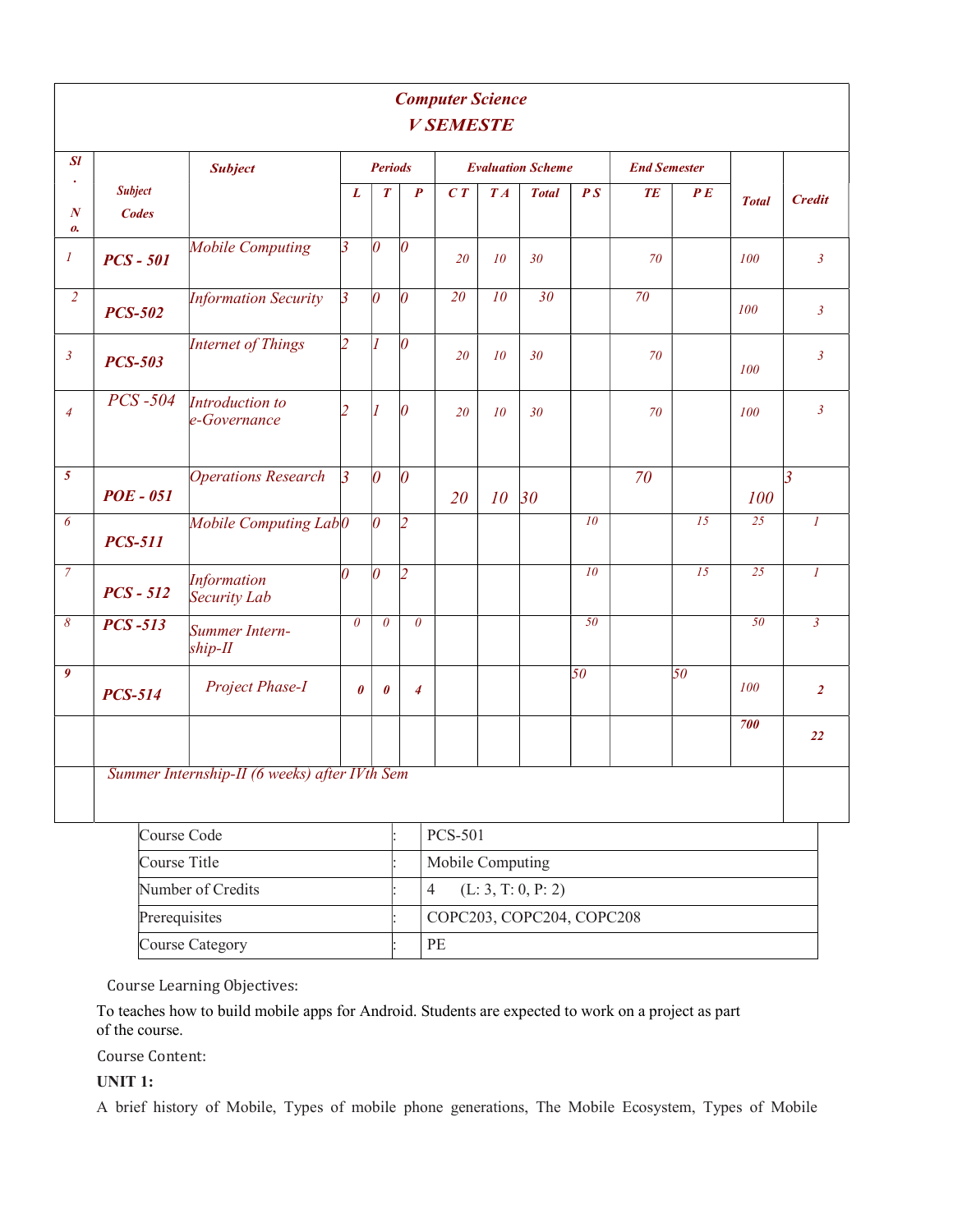Applications, Mobile Information Architecture Android Versions, Features of Android, Android Ar- chitecture, Installing Android SDK Tools, Configuring Android in Eclipse IDE, Android Development Tools (ADT), Creating Android Virtual Devices (AVD)

#### UNIT 2:

Creating first android application, Anatomy of android application, Deploying Android app on USB connected Android device, Android application components, Activity life cycle, Understanding activ- ities, Exploring Intent objects, Intent Types, Linking activities using intents

#### UNIT 3:

Fragments life cycle, Interaction between fragments, Understanding the components of a screen (Layouts), Adapting to display orientation, Action Bar, Views(UI Widgets)-Button, Toast, ToggleBut- ton, CheckBox, RadioButton, Spinner, WebView, EditText, DatePicker, TimePicker, ListView, Progress- Bar, Analog and Digital clock, Handling UI events, List fragment, Dialog fragment

#### UNIT 4:

Menus-Option, Context, Popup, Images-ImageView, ImageSwitcher, AlertDialog, Alarm manager, SMS, E-mail, Media Player, Using camera, recording video, Handling Telephony Manager

#### UNIT 5:

Storing the data persistently-Data Storage Options: preferences, Internal Storage, External Storage, Content Provider , The SQLite database, Connecting with SQLite database and operations-Insert, De- lete, Update, Fetch, Publishing android applications, Deploying APK files

#### Suggested Lab Work:

This is a skill course. Topics/tools taught in the class should be practiced in the Lab same week and practiced regularly during the semester till student becomes confident about it. Students should ex- plore features of various tools/technologies introduced during the course and become comfortable with their use. Teacher should give weekly practice tasks as assignment. Learnings from this course should be used in the project/software built.

Reference Books:

- 1. Wei-Meng Lee, Beginning Android 4 Application Development, Wiley Publishing, Inc.
- 2. Pradeep Kothari, "Android Application Development Black Book", DreamTech Press
- 3. James C.Sheusi, "Android Application Development for Java Programmers", Cengage Learning
- 4. Mark L Murphy, "Beginning Android", Wiley India Pvt Ltd
- 5. Sayed Y Hashimi and Satya Komatineni(2009), "Pro Android", Wiley India Pvt Ltd
	- 6. Reto Meier, Professional Android 4 Application Development, Wiley India Pvt Ltd

#### Course outcomes:

| Will be able to develop and deploy basic mobile applications. |  |                                      |  |
|---------------------------------------------------------------|--|--------------------------------------|--|
| Course Code                                                   |  | <b>PCS-502</b>                       |  |
| Course Title                                                  |  | <b>Information Security</b>          |  |
| Number of Credits                                             |  | (L: 3, T: 0, P: 2)<br>$\overline{4}$ |  |
| Prerequisites                                                 |  | COPC <sub>102</sub>                  |  |
| <b>Course Category</b>                                        |  | <b>PE</b>                            |  |

 $W''111 = 11$  and  $A = 1$  and  $A = 1$  and  $A = 1$  and  $A = 1$  applications.

#### Course Learning Objectives:

To learn how to evaluate and enhance information security of IT infrastructure and organisations

#### Course Content:

UNIT 1: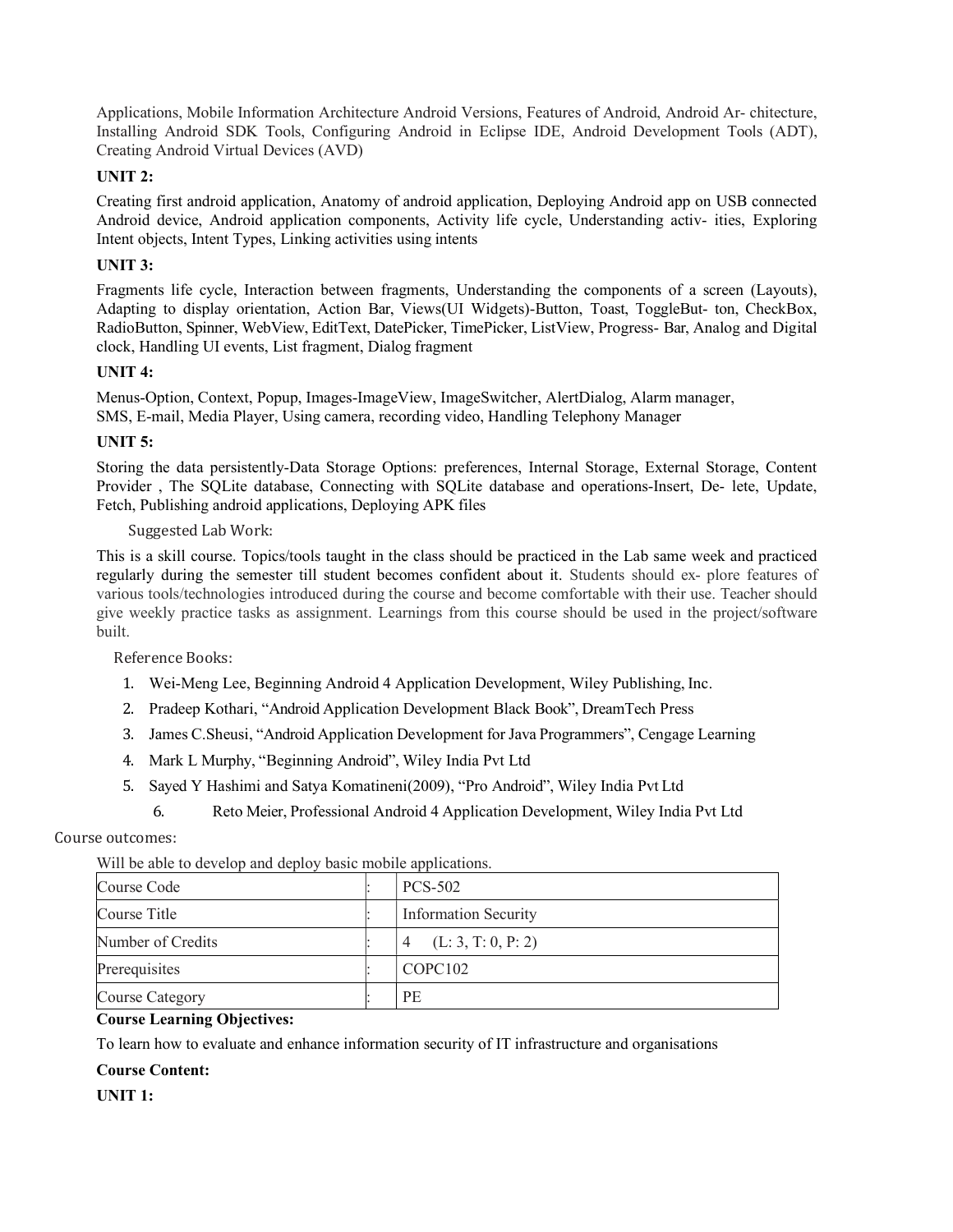Introduction to Information Security, Various aspects of information security (PAIN), Security Fea- tures of Operating Systems – Authentication, Logs, Audit Features, File System Protection, User Priv- ileges, RAID options, Anti-Virus Software, etc.

#### UNIT 2:

Understanding security weaknesses in popular networking protocols – IP, TCP, UDP, RIP, OSPF, HTTP, SMTP, etc.; security weaknesses in common networking devices – Hub, switch, router, WiFi; Security solutions to mitigate security risk of networking protocols (IPSec, HTTPS, etc) and devices (VLAN, VPN, Ingress Filtering, etc)

## UNIT 3:

Basics of Cryptography, PKI, Security considerations while developing softwares

# UNIT 4:

Network Security Products – Firewall, IDS/IPS, VPN Concentrator, Content Screening Gateways, etc.

#### UNIT 5:

Introduction to Security Standards – ISO 27001, Indian IT Act, IPR Laws; Security Audit procedures; Developing Security Policies; Disaster Recovery, Business Continuity Planning

#### Reference Books:

- 1. Information Security and Cyber Laws, Sarika Gupta, Khanna Publishing House
- 2. RFCs of protocols listed in content (https://www.ietf.org)
- 3. Various Acts, Laws and Standards (IT Act, ISO27001 Standard, IPR and Copyright Laws, etc.)
- 4. Security Guideline documents of Operating Systems (OS Manual, Man Pages, etc)
- 5. https://www.cert-in.org.in/
- 6. https://www.sans.org/

## Course outcomes:

Understanding of security needs and issues of IT infrastructure. Have basic skills on security audit of networks, operating systems and application software.

| Course Code            | <b>PCS-503</b>     |
|------------------------|--------------------|
| Course Title           | Internet of Things |
| Number of Credits      | (L: 2, T: 1, P: 0) |
| Prerequisites          |                    |
| <b>Course Category</b> | <b>PC</b>          |

Course Learning Objectives:

Internet of Things (IoT) is presently an important technology with wide ranging interest from Gov- ernment, academia and industry. IoT cuts across different application domain verticals ranging from civilian to defence sectors which includes agriculture, space, health care, manufacturing, construc- tion, water, mining, etc. Today it is possible to build different IoT solutions such as shopping system, infrastructure management in both urban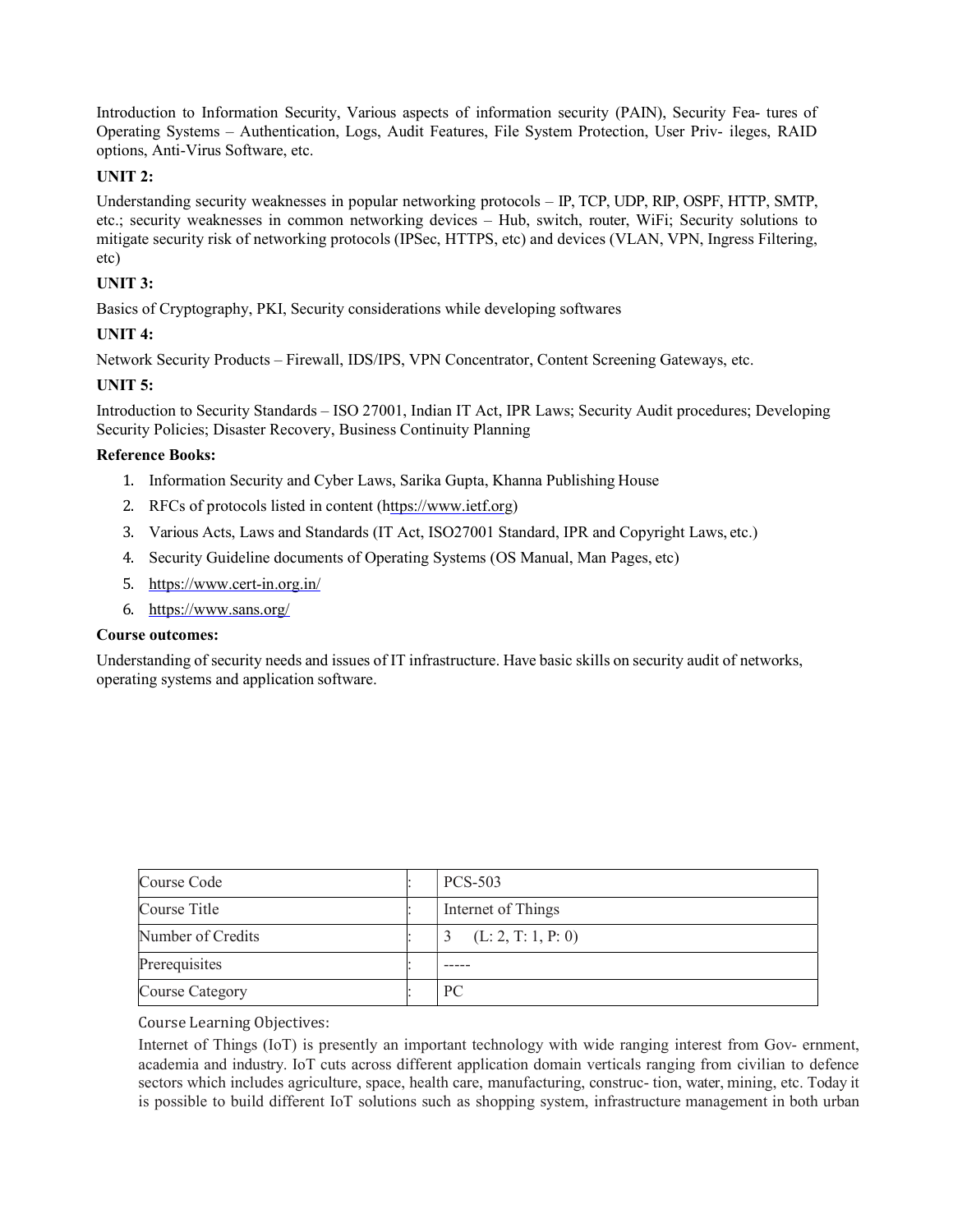and rural areas, remote health monitoring and emergency notification systems, and transportation systems. Therefore, it is very important to learn the funda- mentals of this emerging technology.

Course Content:

# UNIT 1:

Introduction to IoT; Sensing; Actuation

UNIT 2 :

Basics of IoT Networking, Communication Protocols, Sensor networks

UNIT 3:

Introduction to Arduino programming, Integration of Sensors/Actuators to Arduino

UNIT 4:

Implementation of IoT with Raspberry Pi; Data Handling Analytics

UNIT 5:

Case Studies: Agriculture, Healthcare, Activity Monitoring

Reference Books:

- 1. https://nptel.ac.in/noc/individual\_course.php?id=noc17-cs22
- 2. "The Internet of Things: Enabling Technologies, Platforms, and Use Cases", by Pethuru Raj and Anupama C. Raman (CRC Press)
- 3. Internet of Things by Dr. Jeeva Jose, Khanna Publishing House (Edition 2017)
- 4. "Internet of Things: A Hands-on Approach", by Arshdeep Bahga and Vijay Madisetti (Universities Press)
- 5. Internet of Things: Architecture and Design Principles, Raj Kamal, McGraw Hill
- 6. Research papers

Course outcomes:

Students will have good understanding of various aspect of IoT, know some tools and have basic implementation skills.

| Course Code            | $PCS-504$                    |
|------------------------|------------------------------|
| Course Title           | Introduction to e-Governance |
| Number of Credits      | (L: 2, T: 1, P: 0)           |
| Prerequisites          |                              |
| <b>Course Category</b> | PC                           |

Course Learning Objectives:

To cover the concepts of e-Governance and to understand how technologies and business models shape the contours of government for improving citizen services and bringing in transparency.

#### Course Content:

#### UNIT 1:

Exposure to emerging trends in ICT for development; Understanding of design and implementation of e-Government projects, e-governance lifecycle.

#### UNIT 2:

Need for Government Process Re-engineering (GPR); National e-Governance Plan(NeGP) for India; SMART Governments & Thumb Rules

#### UNIT 3:

Architecture and models of e-Governance, including Public Private Partnership (PPP); Need for In- novation and Change Management in eGovernance; Critical Success Factors; Major issue including corruption,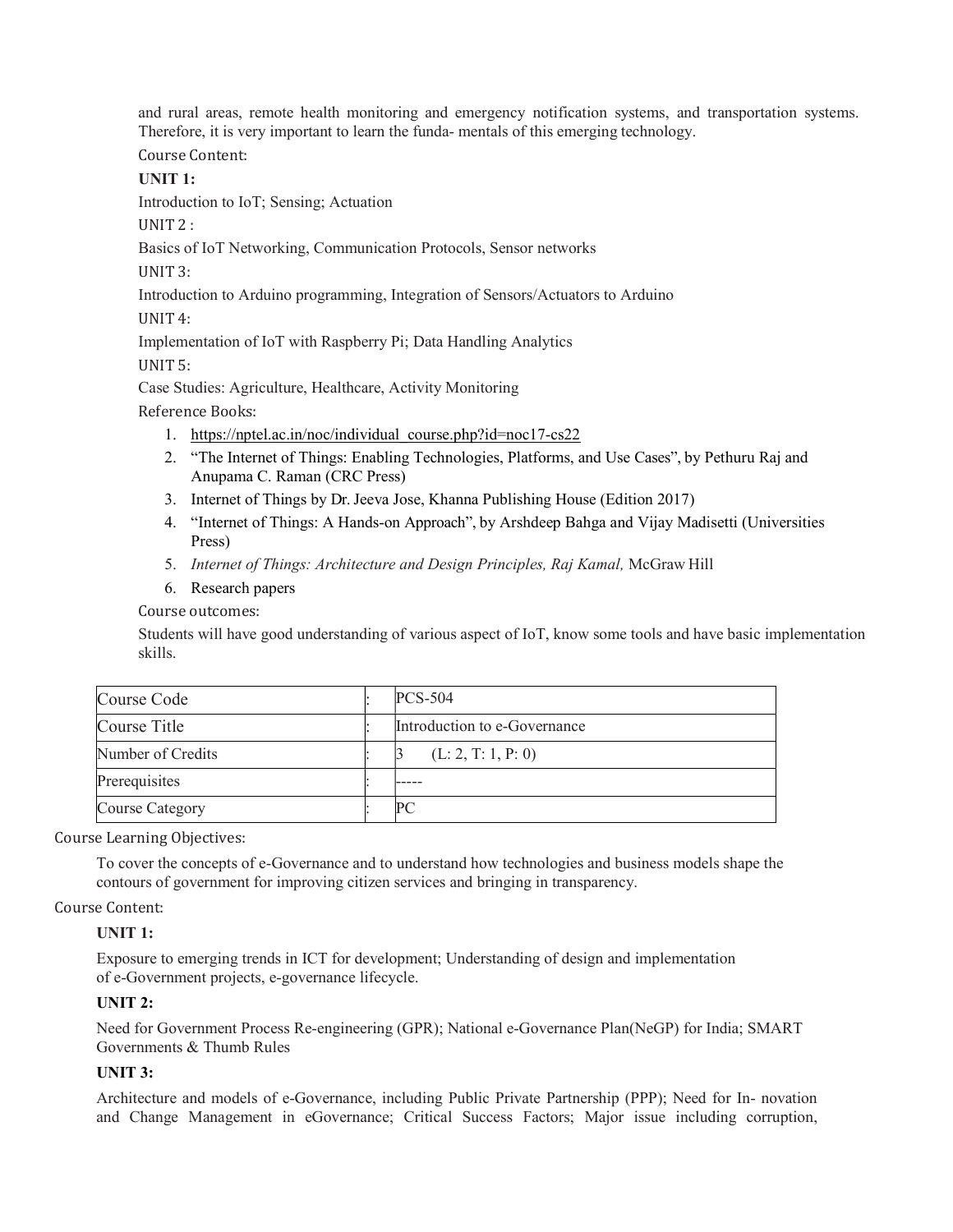resistance for change, e-Security and Cyber laws

#### UNIT 4:

Focusing on Indian initiatives and their impact on citizens; Sharing of case studies to highlight best practices in managing e-Governance projects in Indian context. Visits to local e-governance sites (CSC, eSeva, Post Office, Passport Seva Kendra, etc) as part of Tutorials.

#### UNIT 5:

Mini Projects by students in groups – primarily evaluation of various e-governance projects.

Reference Books:

- 1. Managing Transformation –Objectives to Outcomes. J Satyanarayana, Prentice Hall India
- 2. The State, IT and Development. Kenneth Kenniston, RK Bagga and Rohit Raj Mathur, Sage Publications India Pvt Ltd.
- 3. e-Government -The Science of the Possible. J Satyanarayana, Prentice Hall, India
- 4. http://www.csi-sigegov.org/publications.php
- 5. https://negd.gov.in
- 6. https://www.nisg.org/case-studies-on-e-governance-in-india

#### Course outcomes:

Through exposure to introductory ideas and practices followed in a selected number of e-Gover- nance initiatives in India, the course will help students to understand and appreciate the essence of e-Governance.

| Course Code            | $POE-051$                  |
|------------------------|----------------------------|
| Course Title           | <b>OPERATIONS RESEARCH</b> |
| Number of Credits      | (L: 3, T: 0, P: 0)         |
| Prerequisites          | NIL                        |
| <b>Course Category</b> | РF                         |

#### Course Learning Objectives:

 To provide a broad and in depth knowledge of a range of operation research models and tech- niques, which can be applied to a variety of industrial applications.

Course Content:

UNIT-I: Development, Definition, Characteristics and phase of Scientific Method, Types of models; General methods for solving operations research models.

UNIT-II: Allocation: Introduction to linear programming formulation, graphical solution, Simplex Method, artificial variable technique, Duality principle. Sensitivity analysis.

UNIT-III: Transportation Problem Formulation optimal solution. Unbalanced transportation prob- lems, Degeneracy. Assignment problem, Formulation optimal solution.

UNIT-IV: Sequencing: Introduction, Terminology, notations and assumptions, problems with n-jobs and two machines, optimal sequence algorithm, problems with n-jobs and three machines.

UNIT-V: Theory of games: introduction, Two-person zero-sum games, The Maximum –Minimax prin- ciple, Games without saddle points – Mixed Strategies, 2 x n and m x 2 Games – Graphical solutions, Dominance property, Use of L.P. to games.

Reference Books:

- 1. Operations Research: an introduction, Hamdy A. Taha, Pearson Education.
- 2. Operations. Research: theory and application, J.K. Sharma, Macmillan Publishers.
- 3. Introduction to Operations Research: concept and cases, Frederick S. Hillier and Gerald J. Lieberman, Tata McGraw-Hill